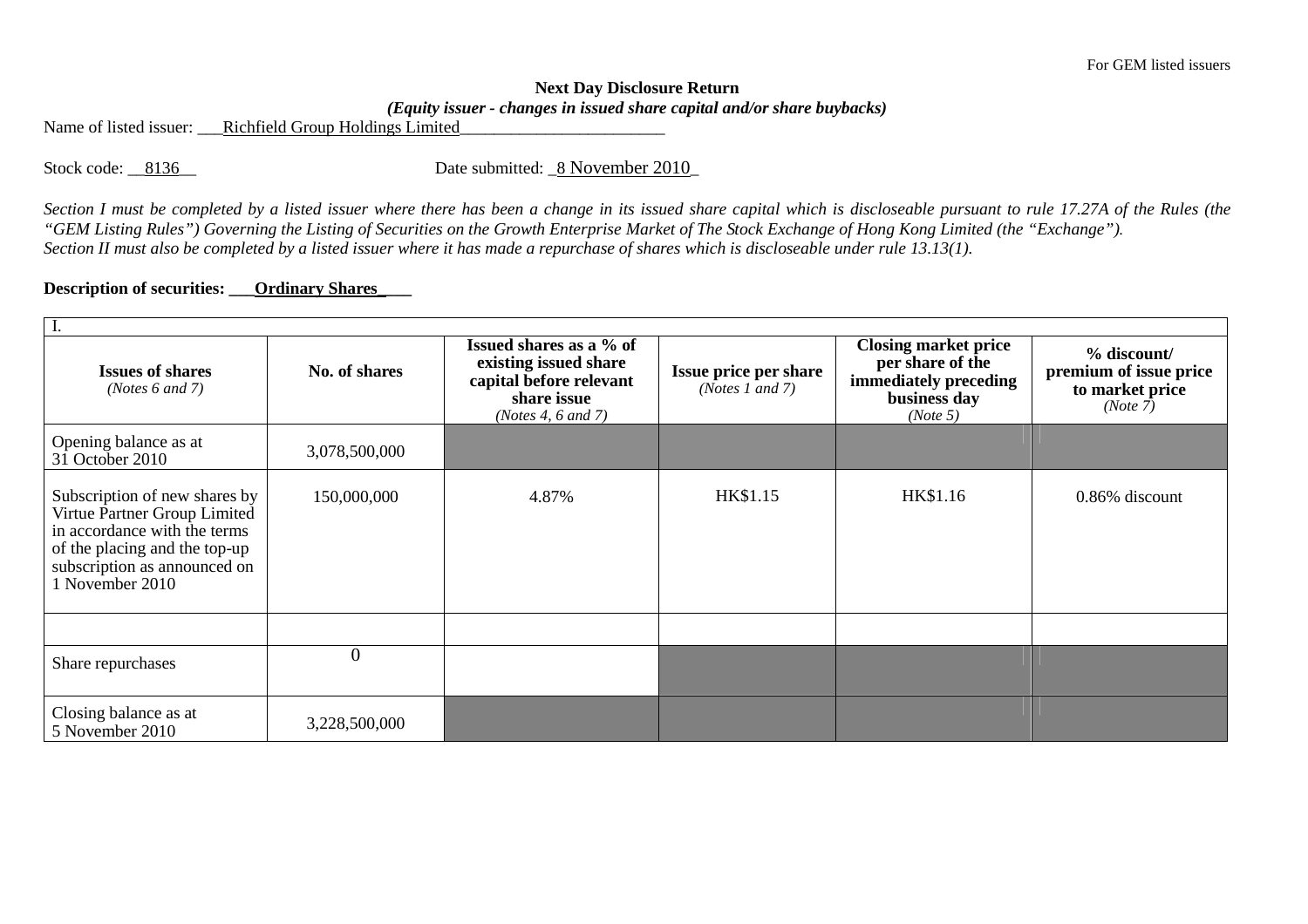## *Notes to Section I:*

- *1. Where shares have been issued at more than one issue price per share, a weighted average issue price per share should be given.*
- *2. Please insert the closing balance date of the last Next Day Disclosure Return published pursuant to rule 17.27A or Monthly Return pursuant to rule 17.27B, whichever is the later.*
- *3. Please set out all changes in issued share capital requiring disclosure pursuant to rule 17.27A together with the relevant dates of issue. Each category will need to be disclosed individually with sufficient information to enable the user to identify the relevant category in the listed issuer's Monthly Return. For example, multiple issues of shares as a result of multiple exercises of share options under the same share option scheme or of multiple conversions under the same convertible note must be aggregated and disclosed as one category. However, if the issues resulted from exercises of share options under 2 share option schemes or conversions of 2 convertible notes, these must be disclosed as 2 separate categories.*
- *4. The percentage change in the listed issuer's issued share capital is to be calculated by reference to the listed issuer's total issued share capital (excluding for such purpose any shares repurchased or redeemed but not yet cancelled) as it was immediately before the earliest relevant event which has not been disclosed in a Monthly Return or Next Day Disclosure Return.*
- *5. Where trading in the shares of the listed issuer has been suspended, "closing market price per share of the immediately preceding business day" should be construed as "closing market price per share of the business day on which the shares were last traded".*
- *6. In the context of a repurchase of shares:* 
	- *"issues of shares" should be construed as "repurchases of shares"; and*
	- *"issued shares as a % of existing issued share capital before relevant share issue" should be construed as "repurchased shares as a % of existing issued share capital before relevant share repurchase".*
- *7. In the context of a redemption of shares:* 
	- *"issues of shares" should be construed as "redemptions of shares";*   $\blacksquare$
	- *"issued shares as a % of existing issued share capital before relevant share issue" should be construed as "redeemed shares as a % of existing issued share capital before relevant share redemption"; and*
	- *"issue price per share" should be construed as "redemption price per share".*   $\blacksquare$
- *8. The closing balance date is the date of the last relevant event being disclosed.*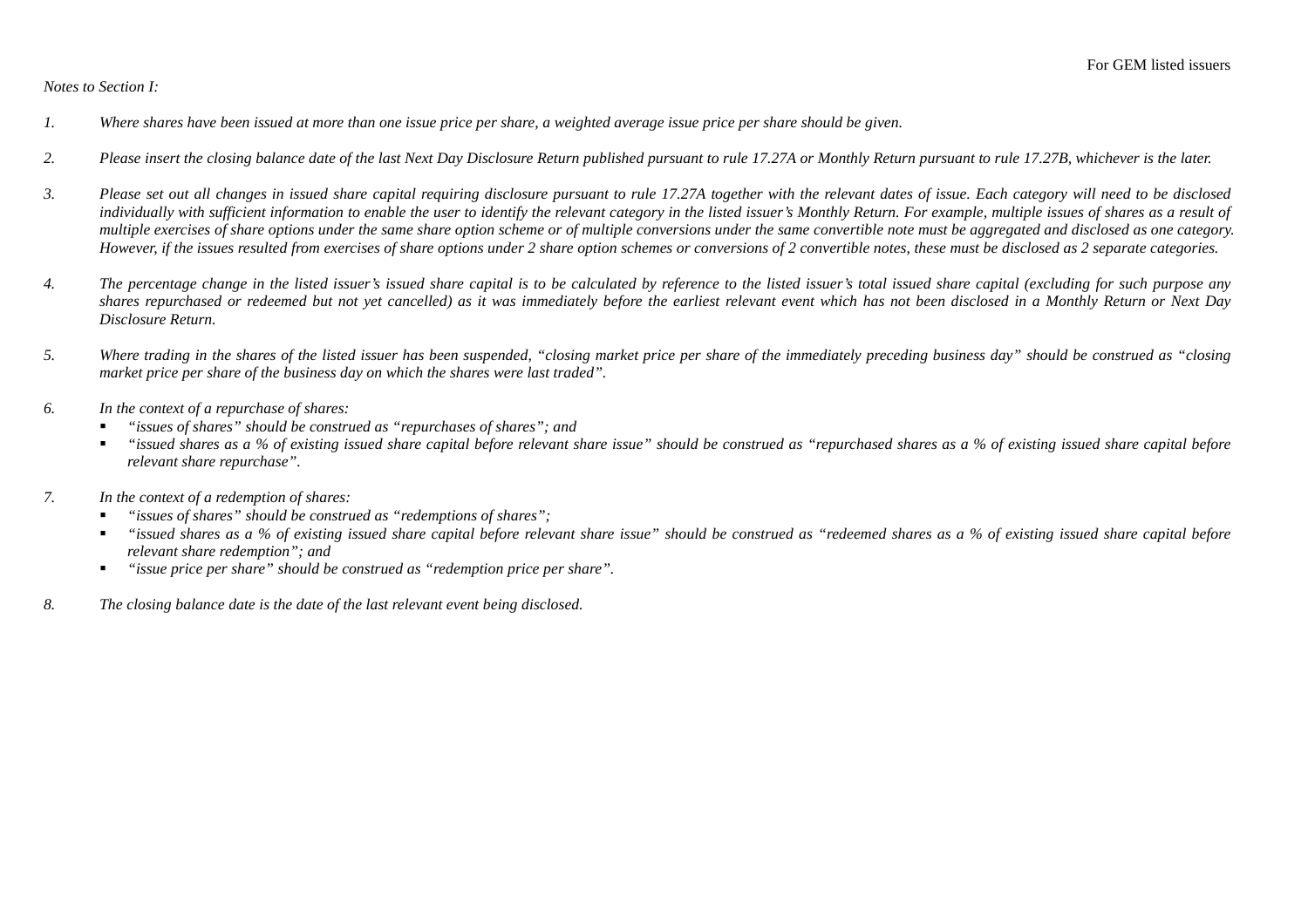| $\overline{\mathbf{II}}$ .                                                                                          |  |                                      |                                                                                                                                                                                                                                                                                                                                                                                                                                                                                                                  |                                             |                      |               |  |  |
|---------------------------------------------------------------------------------------------------------------------|--|--------------------------------------|------------------------------------------------------------------------------------------------------------------------------------------------------------------------------------------------------------------------------------------------------------------------------------------------------------------------------------------------------------------------------------------------------------------------------------------------------------------------------------------------------------------|---------------------------------------------|----------------------|---------------|--|--|
| Purchase report<br>Α.                                                                                               |  |                                      |                                                                                                                                                                                                                                                                                                                                                                                                                                                                                                                  |                                             |                      |               |  |  |
|                                                                                                                     |  |                                      |                                                                                                                                                                                                                                                                                                                                                                                                                                                                                                                  |                                             |                      |               |  |  |
| Trading<br>date                                                                                                     |  | Number of<br>securities<br>purchased | Method of purchase<br>(Note)                                                                                                                                                                                                                                                                                                                                                                                                                                                                                     | Price per share or highest<br>price paid \$ | Lowest price paid \$ | Total paid \$ |  |  |
|                                                                                                                     |  |                                      |                                                                                                                                                                                                                                                                                                                                                                                                                                                                                                                  |                                             |                      |               |  |  |
| Total                                                                                                               |  |                                      |                                                                                                                                                                                                                                                                                                                                                                                                                                                                                                                  |                                             |                      |               |  |  |
| <b>B.</b>                                                                                                           |  | Additional information               |                                                                                                                                                                                                                                                                                                                                                                                                                                                                                                                  |                                             |                      |               |  |  |
| Number of such securities purchased on the Exchange in the year to date (since ordinary<br>1.<br>(a)<br>resolution) |  |                                      |                                                                                                                                                                                                                                                                                                                                                                                                                                                                                                                  |                                             |                      |               |  |  |
| 2.                                                                                                                  |  | date of resolution                   | % of issued share capital at time ordinary resolution passed acquired on the Exchange since                                                                                                                                                                                                                                                                                                                                                                                                                      |                                             |                      | $\%$          |  |  |
|                                                                                                                     |  |                                      | $($ (a) x 100)<br>issued share capital                                                                                                                                                                                                                                                                                                                                                                                                                                                                           |                                             |                      |               |  |  |
| exchange.                                                                                                           |  |                                      | We hereby confirm that the repurchases set out in A above which were made on the Exchange were made in accordance with the GEM Listing Rules and that there have been<br>no material changes to the particulars contained in the Explanatory Statement dated _______________ which has been filed with the Exchange. We also confirm that<br>any purchases set out in A above which were made on another stock exchange were made in accordance with the domestic rules applying to purchases made on that other |                                             |                      |               |  |  |

 *Note to Section II: Please state whether on the Exchange, on another stock exchange (stating the name of the exchange), by private arrangement or by general offer.*